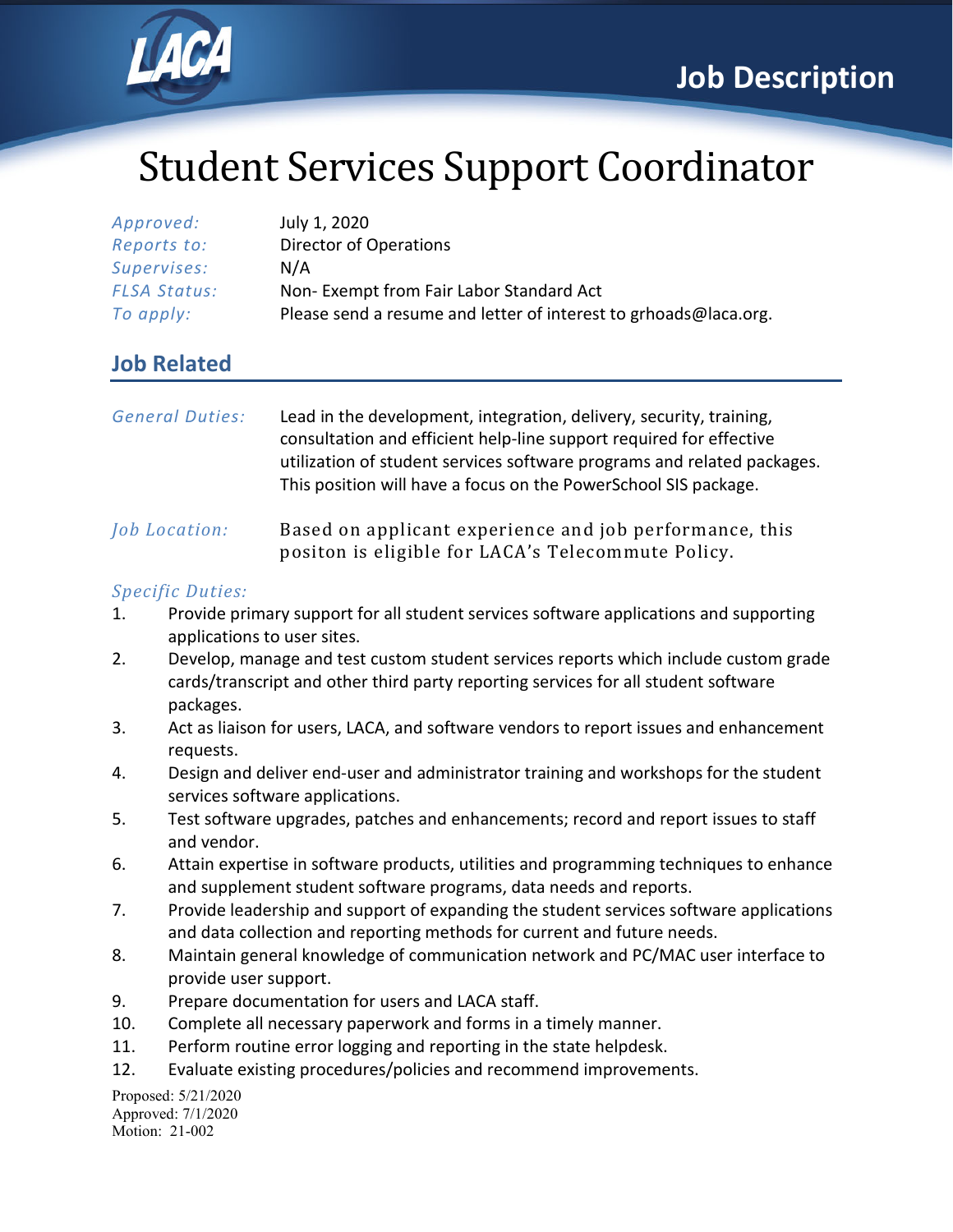

- 13. Maintain maximum knowledge of operating all local and remote printers, scanners, terminals, and additional peripherals as defined by the Director of Operations.
- 14. Provide leadership to the Student User groups and provide assistance as needed to the Student Services Committee.
- 15. Maintain a good working relationship with all central site staff to ensure a coordinated team approach to the institution of procedures and the resolution of problems.
- 16. Perform all other duties as defined and directed by the Director of Operations.

### **Personal**

- 1. Maintain professional and responsible attitude and respect.
- 2. Is dependable in attendance.
- 3. Has a good working relationship with users, staff and vendors.
- 4. Accepts authority and direction.
- 5. Supports and reflects organization policy and image.
- 6. Retains good working attitude when overtime is required.
- 7. Excellent management and organizational skills

# **Qualifying Experience**

- 1. Minimum 2 year computer degree and/or 2 years experience in a computer related field.
- 2. Good written and verbal communication skills, and must interact well with Executive Director, users, and vendors inspiring confidence from all.
- 3. Working knowledge of computer languages and/or operating systems and ability to use software tools to perform needed tasks.

# **Qualification Requirements**

To perform this job successfully, an individual must be able to perform each essential duty satisfactorily. The requirements listed below are representative of the knowledge, skill, and/or ability required. Reasonable accommodations may be made to enable individuals with disabilities to perform the essential functions.

**Language skills:** Ability to read, analyze and interpret common scientific and technical journals, financial reports, and legal documents. Ability to respond to common inquiries or complaints from staff members and clients, regulatory agencies, or members of the business community. Ability to write reports. Ability to effectively present information to top management, public groups, and/or boards of directors.

Proposed: 5/21/2020 Approved: 7/1/2020 Motion: 21-002